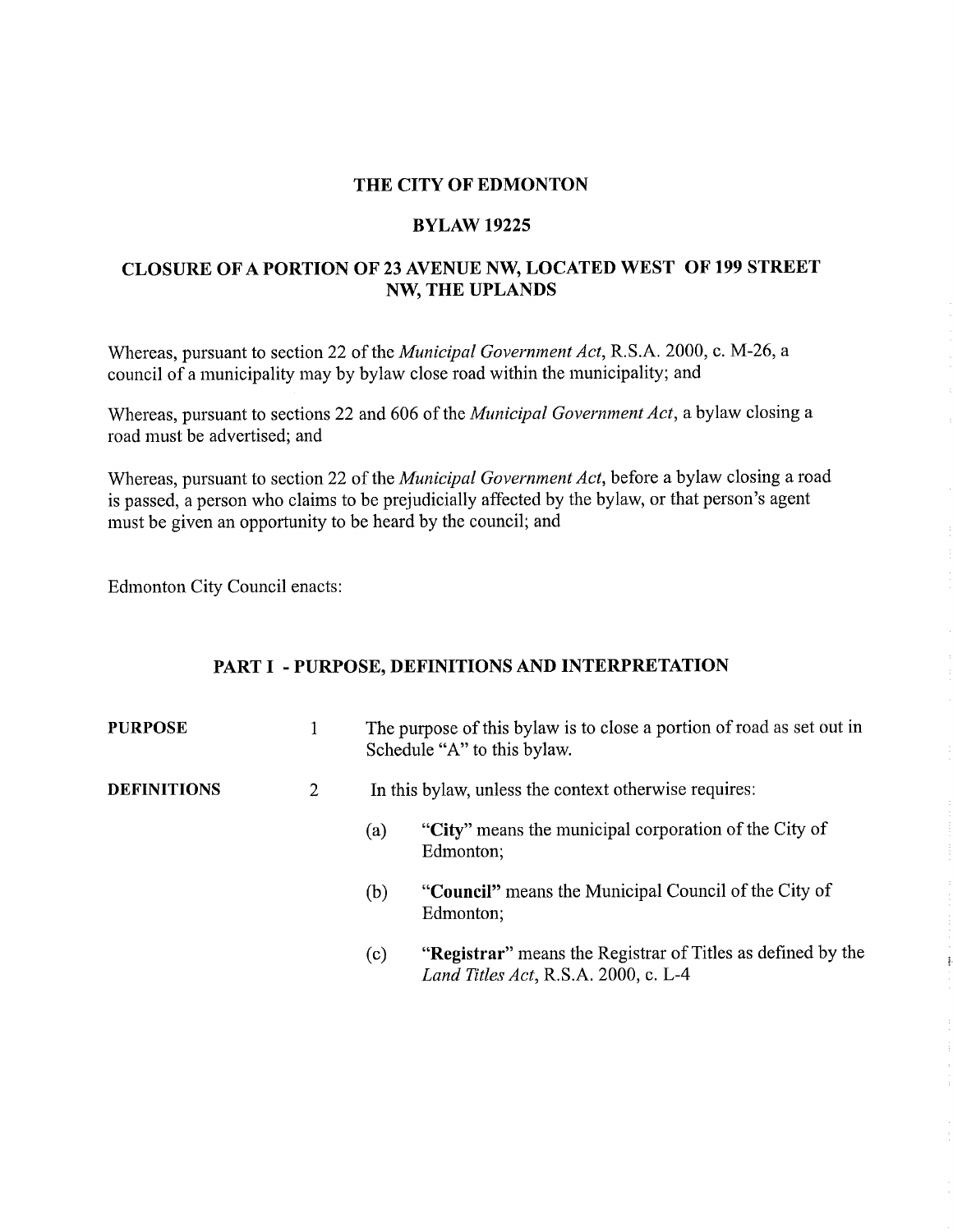### PART II - ROAD CLOSURE

- 3 All of that portion of road shown on Schedule "A" and generally described in Attachment 1 attached to and forming part of this bylaw, is hereby closed.
- 4 When the Registrar issues a certificate or certificates of title with respect to the former portion of road closed by this bylaw:
	- (a) the title or titles so issued shall except thereout all mines and minerals and the City will continue to own the mines and minerals if it owned them prior to the creation of the title or titles; and
	- (b) Attachment 1 is deemed to include the full legal description of the lands comprising the portion of road closed by this bylaw.

READ a first time this 8th day of September , A.D. 2021; READ a second time this 8th day of September , A.D. 2021; READ a third time this 8th day of September , A.D. 2021; SIGNED and PASSED this 8th day of September , A.D. 2021. THE CITY OF EDMONZON

ACITY CLERK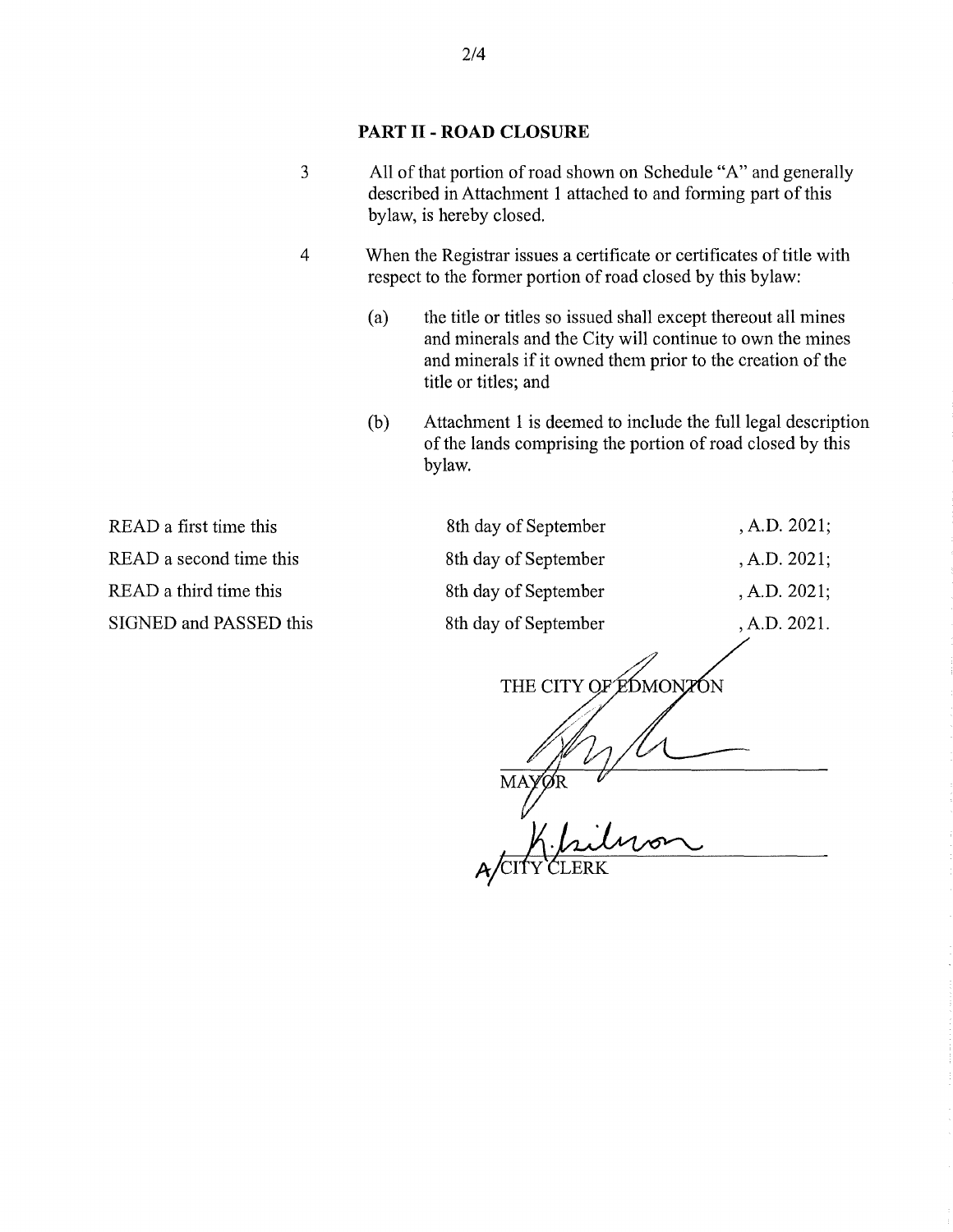

**BYLAW 19225**